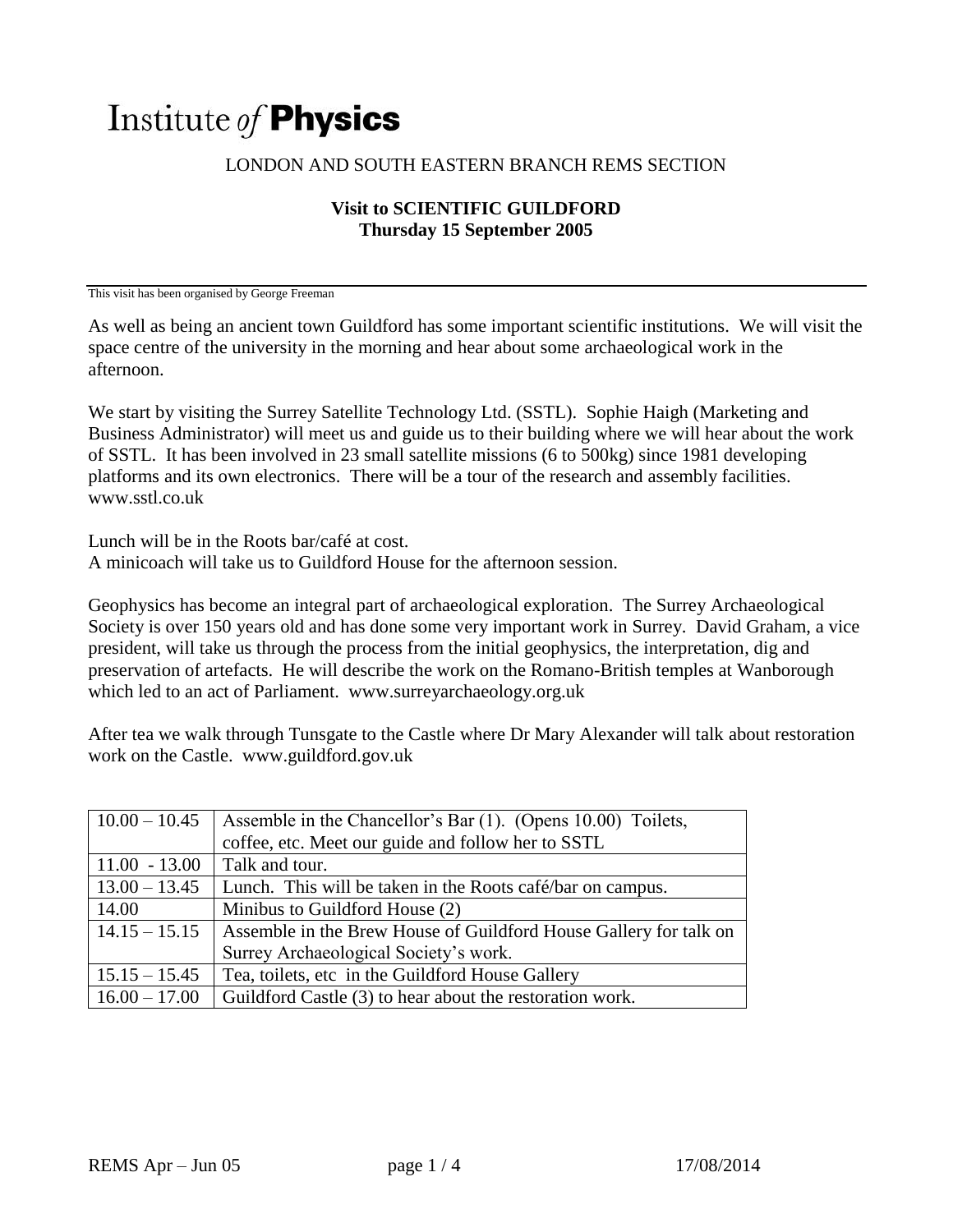Transport. Parking in central Guildford is very limited and expensive. If travelling by car, please use one of the park & rides. Rail travel is good with four fast trains per hour (Portsmouth train from Waterloo) taking 35 minutes or two slow ones taking an hour.

Comfortable shoes are recommended as there will be a lot of walking and Guildford is hilly.

Assemble in the Chancellor's bar. From the train take the footbridge across the tracks to the West entrance. Turn right into Guildford Park Road. After 200 yards (just past the Evangelical Church) turn right and walk through the Borough Car Park. Continue along the road through the students' residential area and ignore the Satellite Technology Building (not our visit) on the right. Turn left in front of a modern, metal clad building (Duke of Kent Building). In less than 100 yards you come to the Chancellor's bar, slightly to the right with a big notice on it. 15 minutes brisk walk.

Those arriving by other transport, make your way to the west side of the station. Cross the river and join the Farnham Road. Turn right into Guildford Park Road and pass the station's west exit and follow the above instructions. 25 minutes from the bus station.

Late arrivals should go straight to building BA and ask at the SSTL reception for us.

From the Friary bus station bus numbers 17, 27 and 37 go to the campus. The bus stops on the campus are marked on the map. Some pass the railway station. 0870 6082608

Number limit 20 because of the tour.

Cost. £10 each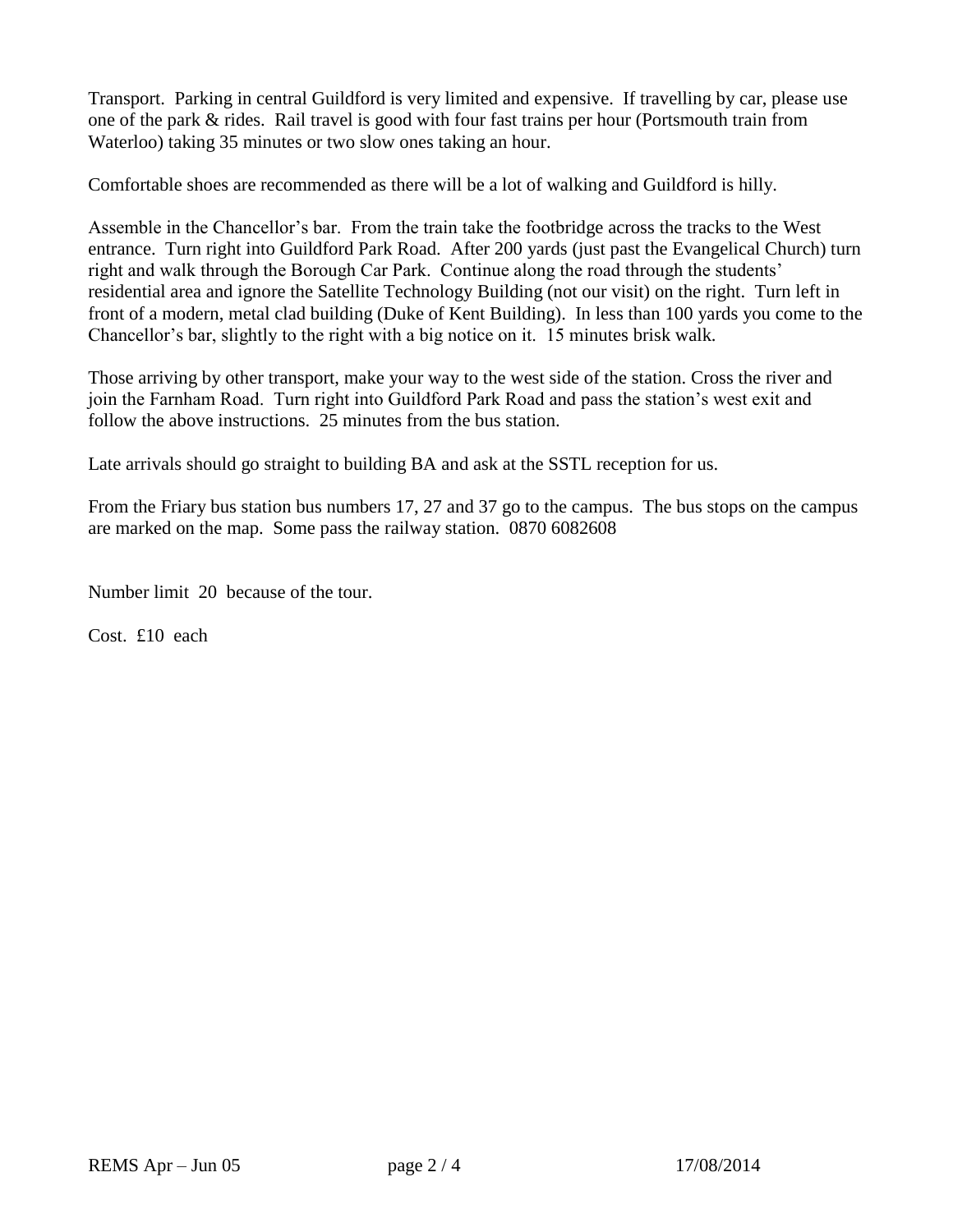

- 1 Assemble at the Chancellor's bar/cafe.
- 2. Guildford House.
- 3. Castle